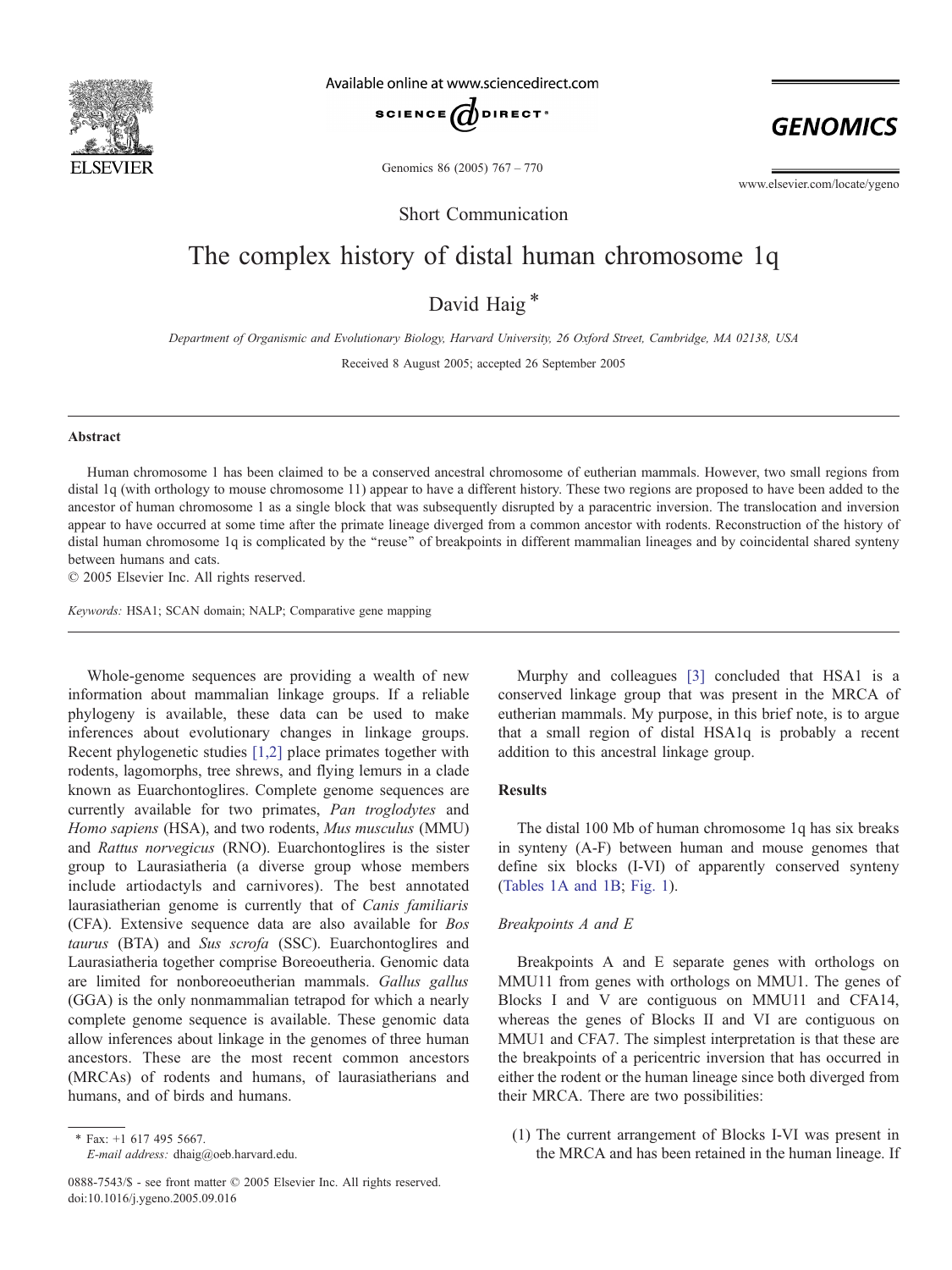<span id="page-1-0"></span>Table 1A Flanking markers for breakpoints in human/mouse synteny from distal human chromosome 1q with chromosomal location of mouse orthologs

| Breakpoint | Distal marker<br>(mouse location) | Proximal marker<br>(mouse location) |  |
|------------|-----------------------------------|-------------------------------------|--|
| A          | <i>ZNF496</i> (MMU11)             | ELYS (MMU1)                         |  |
| B          | $FMN2$ (MMU1)                     | CHRM3 (MMU13)                       |  |
| C          | $ARID4B$ (MMU13)                  | TOMM20 (MMU8)                       |  |
| D          | RHOU (MMU8)                       | HIST3H2BA (MMU11)                   |  |
| E          | JMJD4 (MMU11)                     | CDC42BPA (MMU1)                     |  |
| F          | SPTA1 (MMU1)                      | $CDIE$ (MMU3)                       |  |

so, an inversion occurred in the rodent lineage that juxtaposed Block II with Block VI and Block I with Block V. This was followed by a fission that separated (II+VI) and (I+V) onto separate rodent chromosomes.

(2) Blocks I and V were contiguous in the MRCA, as were Blocks II and VI. An inversion occurred in the human lineage to give the current human arrangement. Either Blocks  $(II+VI)$  and  $(I+V)$  were linked in the MRCA, in which case a fission occurred in the rodent lineage, or they were unlinked in the MRCA, in which case a fusion occurred in the human lineage.

I favor interpretation (2) because Blocks II and VI both contain genes that map to BTA16 and CFA7, whereas Blocks I and V contain genes mapping to BTA7 and CFA14. One of the breakpoints for this inversion would have occurred between ZNF496 and JMJD4 and the other between ELYS and CDC42BPA (Fig. 1). The latter breakpoint corresponds to a break in synteny between the human and the chicken genomes: the ortholog of ELYS maps to GGA3, whereas the ortholog of CDC42BPA maps to GGA14. Therefore, this short interval appears to have been involved in at least two independent evolutionary rearrangements.

## Breakpoint B

Breakpoint B separates genes with orthologs on MMU13 from genes with orthologs on MMU1. CHRM3 (ortholog on MMU13) is separated from RGS7 (ortholog on MMU1) by 0.9 Mb on HSA1. MACHR and LOC395620, the presumed orthologs of these genes in the chicken genome, are separated by 0.3 Mb on GGA3. If the chromosome assemblies are accurate, this close juxtaposition in chickens and humans strongly suggests that CHRM3 and RGS7 have maintained conserved synteny since the MRCA of humans and chickens.

Table 1B Human/mouse synteny blocks from distal human chromosome 1q

| <b>Block</b> | <b>MMU</b> | Size (Mb)     | Distal boundary | Proximal<br>boundary |  |
|--------------|------------|---------------|-----------------|----------------------|--|
| T            | 11         | $\approx$ 3   | 1q telomere     | <b>ZNF496</b>        |  |
| П            |            | $\approx$ 7   | <b>ELYS</b>     | FMN <sub>2</sub>     |  |
| Ш            | 13         | $\approx 4$   | CHRM3           | ARID4B               |  |
| IV           | 8          | $\approx 6.5$ | TOMM20          | <b>RHOU</b>          |  |
| V            | 11         | <1            | HIST3H2BA       | JMJD4                |  |
| VI           |            | $\approx 70$  | CDC42BPA        | <b>SPTA1</b>         |  |



Fig. 1. Comparative gene mapping of distal HSA1q. (a) Breaks in human/ mouse synteny (A-E) on HSA1 define syntenic Blocks I-VI (not drawn to scale). (b) The inferred ancestral order of these blocks in primates before the paracentric inversion that gave rise to the current gene order. (c) Syntenic relations between this ancestral order and mouse (MMU), dog (CFA), and chicken (GGA) chromosomes. The asterisk marks a small block of synteny between HSA1 and GGA14 that separates loci on HSA1 with orthologs on two noncontiguous regions of GGA3.

However, CHRM3 and RGS7 are unlinked in dogs, cattle, rats, and mice (CHRM3 on CFA4, BTA28, RNO17, MMU13; RGS7 on CFA7, BTA16, RNO13, MMU1). Since the MRCA of rodents and primates is believed to have lived more recently than the MRCA of Euarchontoglires and Laurasiatheria, conserved linkage in chickens and humans implies that there have been independent disruptions of synteny at almost identical sites in an ancestor of rats and mice and an ancestor of dogs and cattle.

## Breakpoint C

Breakpoint C separates genes with orthologs on MMU13 from genes with orthologs on MMU8. Genes from Blocks III and IV, on either side of the breakpoint, have been mapped to a single bovine chromosome (BTA28), a single porcine chromosome (SSC14), and a single chicken chromosome (GGA3). Genes from both sides of the breakpoint have also been found on a single contig in Fugu [\[4\].](#page-3-0) These data strongly suggest that Blocks III and IV were linked in the MRCAs of rodents and primates, of Euarchontoglires and Laurasiatheria, and of birds and mammals. Comparative mapping between human and chicken argues strongly for this interpretation: LYST (on MMU13) and IRF2BP2 (on MMU8) are separated by 1 Mb on HSA1 and the orthologous loci LOC421514 and LOC428585 are separated by only 140 kb on GGA3. The genes of Block IV map to RNO19, whereas the genes of Block III map to RNO17. Therefore, the disruption of conserved synteny occurred at some time in the rodent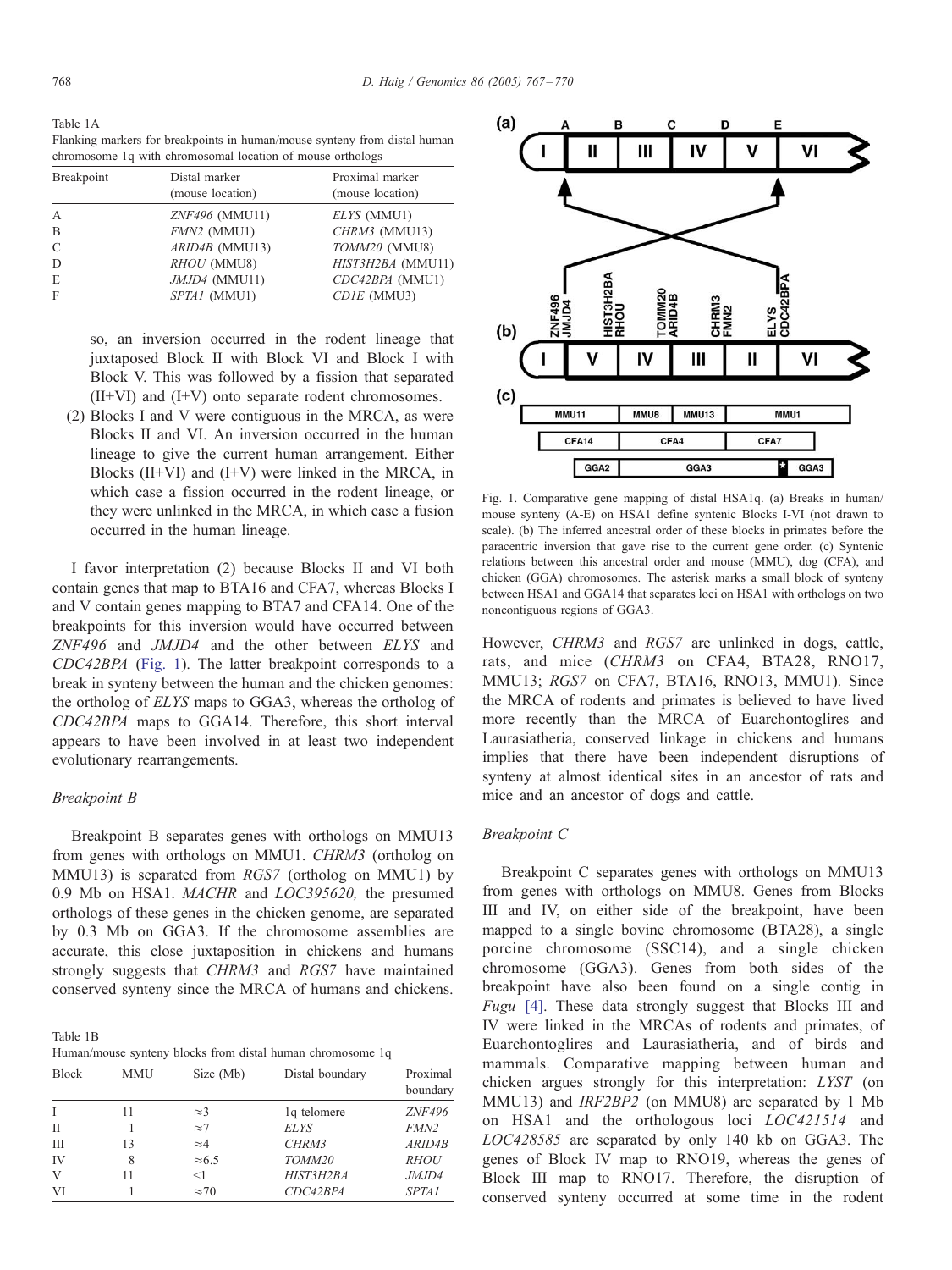lineage after it diverged from the primate lineage but before the divergence of rats and mice.

### Breakpoint D

Breakpoint D separates genes with orthologs on MMU8 (Block IV) from genes with orthologs on MMU11 (Block V). Genes from Block IV map to BTA28, CFA4, and GGA3. Genes from Block V map to BTA7, CFA14, and GGA2. Thus, there is no evidence for an association of Blocks IV and V in any of these species.

The evidence summarized above suggests that breakpoints A and E represent a paracentric inversion that occurred in the human lineage, whereas breakpoints B and C represent ''fissions'' that occurred in the rodent lineage, after the two lineages diverged from their most recent common ancestor. Thus, the inferred order of these blocks prior to the paracentric inversion was centromere-VI-II-III-IV-V-I-telomere. Furthermore, the observation that genes from GGA3 span breakpoints B and C argues for conserved ancestral synteny of genes from Blocks II, III, and IV in humans and chickens. Blocks I and V both contain genes from MMU11. Therefore, Blocks I and V appear to have been linked in the MRCA of rodents and primates.

For how long have Blocks VI and V been linked? Comparative mapping on both sides of breakpoint D provides little evidence that Block  $(II + III + IV + VI)$  was linked to Block  $(I + V)$  in the MRCA of mice and humans. Moreover, comparative mapping suggests an alternative location for Block  $(I + V)$  in the MRCA of Euarchontoglires and Laurasiatheria. Genes from Block  $(I + V)$  map to MMU11, BTA7, and GGA2. Several loci from these three chromosomes also have orthologs on HSA5. Therefore, it is possible that Block  $(I + V)$  was linked to genes from HSA5 in the MRCAs of mice and humans and of Euarchontoglires and Laurasiatheria but was translocated to HSA1 at some time in the primate lineage. This translocation would have occurred before the divergence of Old World monkeys and apes because GUK1 (from Block V) has been mapped to the equivalent of HSA1 in the rhesus macaque [\[5\].](#page-3-0)

One piece of evidence may speak for an older association of genes from either side of breakpoint D. Genes from Block IV  $(ACTAI)$ , Block V  $(GUKI)$ , and Block I  $(FLJ20531)$  map to cat chromosome A1 [\[3\].](#page-3-0) However, the shared linkage of ACTA1 and GUK1 in cats and humans may be an example of coincidental shared synteny:

- (1) Loci from HSA1 and HSA10q appear to have been linked in an early member of Laurasiatheria because genes from BTA28, SSC14, and CFA4 map to HSA10q, as well as to Blocks III and IV of HSA1 [\[6,7\].](#page-3-0)
- (2) Block  $(I + V)$  of HSA1 may have been linked to loci from HSA5 in an ancestral laurasiatherian (see above).
- (3) HSA10q and HSA5 both contain loci with orthologs on CFA4, an association that appears to have arisen in the carnivore lineage.

Therefore, a carnivore-specific rearrangement may explain why GUK1 from Block V and ACTA1 from Block IV both map to cat chromosome A1, without their shared linkage in cats and humans being evidence of an ancestral association.

## **Discussion**

Murphy and colleagues [\[3\]](#page-3-0) concluded that HSA1 is a conserved linkage group that was present in the last common ancestor of eutherian mammals. This conclusion is correct for the bulk of HSA1, but my analysis suggests that the genes of Blocks I and V ( $\approx$  4 Mb with orthologs on MMU11) may be a recent addition to this linkage group.

Block I contains a SCAN domain zinc finger protein (ZNF496) adjacent to a member of the NALP family (CIAS1). Tight linkage of genes for a SCAN domain zinc finger protein and a NALP protein also occurs on HSA11 (ZNF215, NALP14) and HSA19 (ZNF444, NALP5) and a less close association on HSA17 (ZNF287, NALP1). The large SCAN domain zinc finger family is absent from the chicken genome [\[8\].](#page-3-0) This suggests that an amplicon has dispersed linked SCAN and NALP genes to multiple sites in mammalian genomes since the mammalian lineage diverged from its MRCA with birds. The current assembly of CFA14 contains orthologs of flanking markers from Blocks I and V but does not contain orthologs of ZNF496 or CIAS1. If this absence is real, rather than a problem of the assembly, it may provide evidence that ZNF496 and CIAS1 have been translocated into Block I since Euarchontoglires diverged from their MRCA with Laurasiatheria.

My analysis of the history of a small region of HSA1 revealed two kinds of obstacles to the reconstruction of ancestral chromosomes, namely the ''reuse'' of breakpoints and coincidental shared synteny. Although only five breaks in synteny were investigated in a small number of species, I found evidence for independent rearrangements at two of these five sites. First, a paracentric inversion in the human lineage involved a break between ELYS and CDC42BPA (breakpoint E). Synteny between human and chicken chromosomes is also disrupted at this point. Second, synteny appears to have been independently disrupted at breakpoint B in the lineages of rodents and of ferungulates (carnivores + artiodactyls). The evolutionary reuse of breakpoints has been previously noted [\[7,9,10](#page-3-0)]. Detection of repeated use of a breakpoint requires comparative mapping data from multiple species with a well-resolved phylogeny.

Murphy and colleagues [\[7](#page-3-0)] have recently attempted an ambitious reconstruction of the ancestral karyotypes of various mammalian ancestors. Their favored reconstruction of the ancestor of Boreoeutheria has the loci of HSA1 on two chromosomes (contra Murphy and colleagues [\[3](#page-3-0)]). The bulk of HSA1 is located on boreoeutherian ancestral chromosome 1. The remainder is associated with HSA10 on boreoeutherian ancestral chromosome 14. The same configuration is present in their reconstructed karyotype of the ancestral ferungulate. This division of HSA1 corresponds to breakpoint B in my analysis. The association of loci from distal HSA1q (Blocks III and IV) with loci from